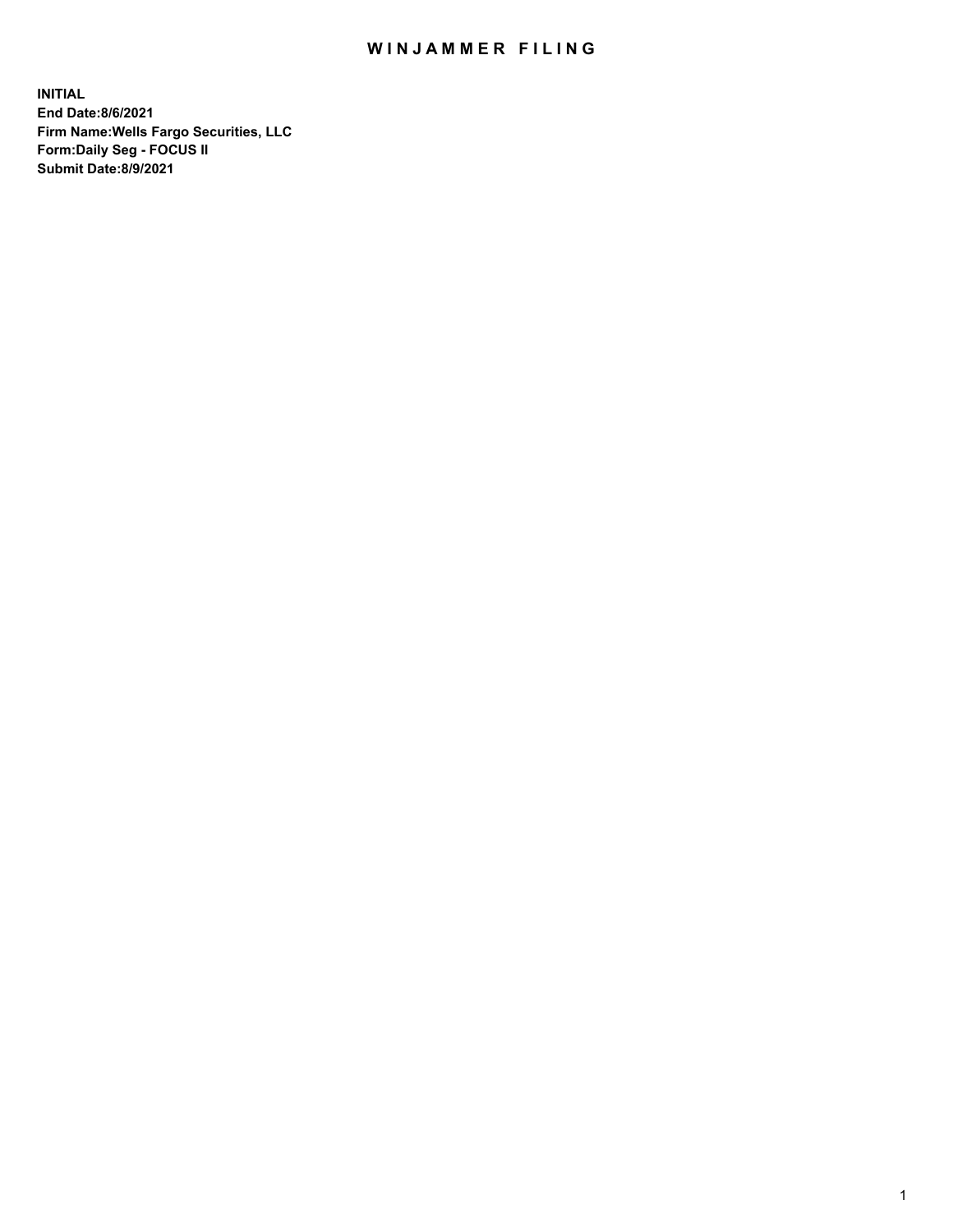**INITIAL End Date:8/6/2021 Firm Name:Wells Fargo Securities, LLC Form:Daily Seg - FOCUS II Submit Date:8/9/2021 Daily Segregation - Cover Page**

| Name of Company                                                                                                                                                                                                                                                                                                                | <b>Wells Fargo Securities LLC</b>                                         |
|--------------------------------------------------------------------------------------------------------------------------------------------------------------------------------------------------------------------------------------------------------------------------------------------------------------------------------|---------------------------------------------------------------------------|
| <b>Contact Name</b>                                                                                                                                                                                                                                                                                                            | <b>James Gnall</b>                                                        |
| <b>Contact Phone Number</b>                                                                                                                                                                                                                                                                                                    | 917-699-6822                                                              |
| <b>Contact Email Address</b>                                                                                                                                                                                                                                                                                                   | james.w.gnall@wellsfargo.com                                              |
| FCM's Customer Segregated Funds Residual Interest Target (choose one):<br>a. Minimum dollar amount: ; or<br>b. Minimum percentage of customer segregated funds required:% ; or<br>c. Dollar amount range between: and; or<br>d. Percentage range of customer segregated funds required between:% and%.                         | 270,000,000<br>$\overline{\mathbf{0}}$<br>0 <sub>0</sub><br>00            |
| FCM's Customer Secured Amount Funds Residual Interest Target (choose one):<br>a. Minimum dollar amount: ; or<br>b. Minimum percentage of customer secured funds required:%; or<br>c. Dollar amount range between: and; or<br>d. Percentage range of customer secured funds required between:% and%.                            | 40,000,000<br>$\overline{\mathbf{0}}$<br>0 <sub>0</sub><br>0 <sub>0</sub> |
| FCM's Cleared Swaps Customer Collateral Residual Interest Target (choose one):<br>a. Minimum dollar amount: ; or<br>b. Minimum percentage of cleared swaps customer collateral required:% ; or<br>c. Dollar amount range between: and; or<br>d. Percentage range of cleared swaps customer collateral required between:% and%. | 375,000,000<br><u>0</u><br>00<br>00                                       |

Attach supporting documents CH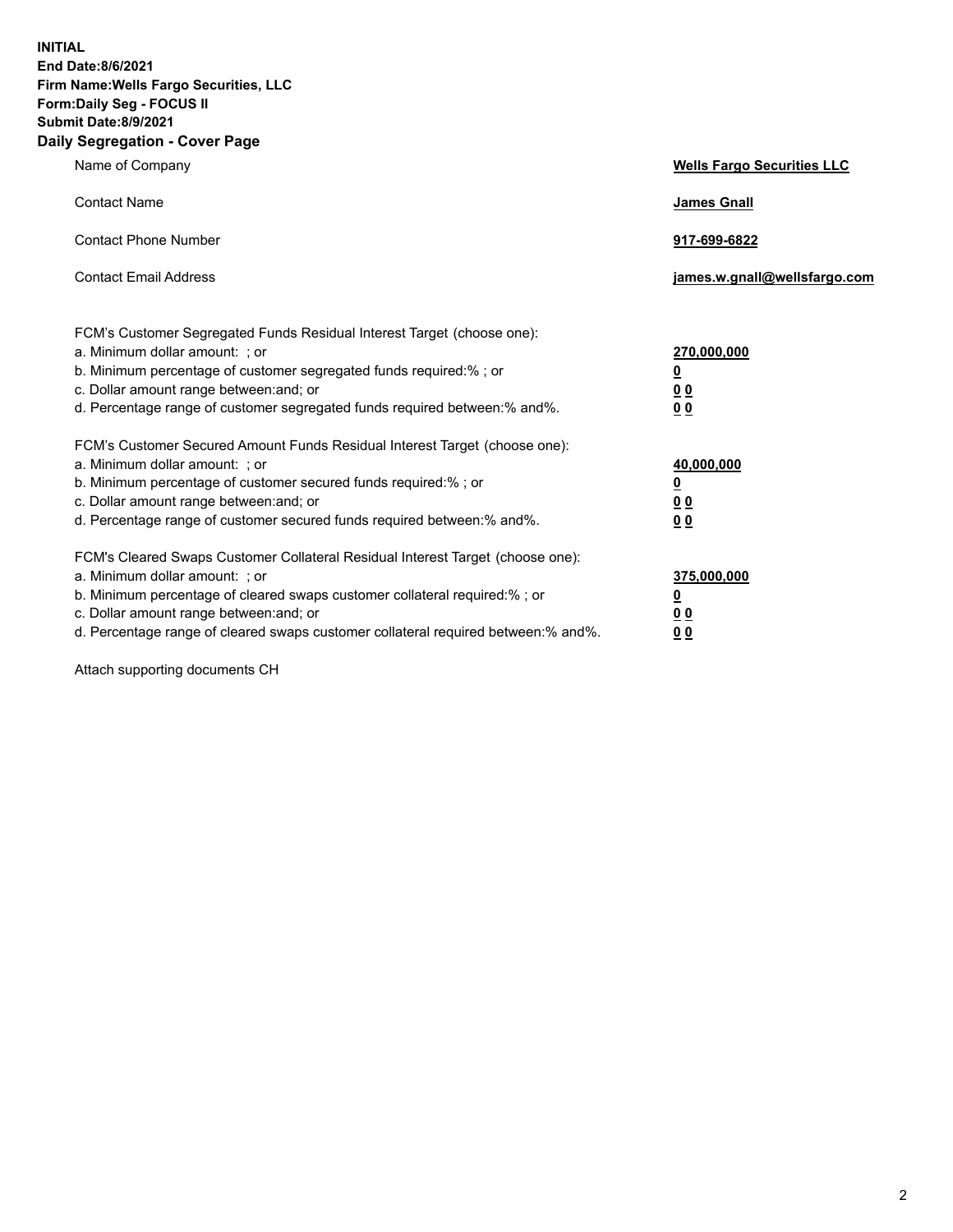**INITIAL End Date:8/6/2021 Firm Name:Wells Fargo Securities, LLC Form:Daily Seg - FOCUS II Submit Date:8/9/2021 Daily Segregation - Secured Amounts** Foreign Futures and Foreign Options Secured Amounts Amount required to be set aside pursuant to law, rule or regulation of a foreign government or a rule of a self-regulatory organization authorized thereunder 1. Net ledger balance - Foreign Futures and Foreign Option Trading - All Customers A. Cash **188,826,824** [7315] B. Securities (at market) **207,905,328** [7317] 2. Net unrealized profit (loss) in open futures contracts traded on a foreign board of trade **46,681,992** [7325] 3. Exchange traded options a. Market value of open option contracts purchased on a foreign board of trade **28** [7335] b. Market value of open contracts granted (sold) on a foreign board of trade **-17,829** [7337] 4. Net equity (deficit) (add lines 1. 2. and 3.) **443,396,343** [7345] 5. Account liquidating to a deficit and account with a debit balances - gross amount **1,103,151** [7351] Less: amount offset by customer owned securities **-1,102,613** [7352] **538** [7354] 6. Amount required to be set aside as the secured amount - Net Liquidating Equity Method (add lines 4 and 5) 7. Greater of amount required to be set aside pursuant to foreign jurisdiction (above) or line 6. FUNDS DEPOSITED IN SEPARATE REGULATION 30.7 ACCOUNTS 1. Cash in banks A. Banks located in the United States **61,728,259** [7500] B. Other banks qualified under Regulation 30.7 **39,050,573** [7520] **100,778,832** 2. Securities A. In safekeeping with banks located in the United States **144,138,931** [7540] B. In safekeeping with other banks qualified under Regulation 30.7 **0** [7560] **144,138,931** [7570] 3. Equities with registered futures commission merchants A. Cash **69,292,087** [7580] B. Securities **83,782,369** [7590] C. Unrealized gain (loss) on open futures contracts **-37,055,752** [7600] D. Value of long option contracts **28** [7610] E. Value of short option contracts **-17,829** [7615] **116,000,903** [7620] 4. Amounts held by clearing organizations of foreign boards of trade A. Cash **0** [7640] B. Securities **0** [7650] C. Amount due to (from) clearing organization - daily variation **0** [7660] D. Value of long option contracts **0** [7670] E. Value of short option contracts **0** [7675] **0** [7680] 5. Amounts held by members of foreign boards of trade A. Cash **-77,369,520** [7700] B. Securities **200,115,487** [7710] C. Unrealized gain (loss) on open futures contracts **80,727,477** [7720] D. Value of long option contracts **0** [7730]

- 
- 
- 6. Amounts with other depositories designated by a foreign board of trade **0** [7760]
- 7. Segregated funds on hand **0** [7765]
- 8. Total funds in separate section 30.7 accounts **564,392,110** [7770]
- 9. Excess (deficiency) Set Aside for Secured Amount (subtract line 7 Secured Statement Page 1 from Line 8)
- 10. Management Target Amount for Excess funds in separate section 30.7 accounts **40,000,000** [7780]
- 11. Excess (deficiency) funds in separate 30.7 accounts over (under) Management Target **80,995,229** [7785]

**0** [7305]

**443,396,881** [7355]

## **443,396,881** [7360]

[7530]

 E. Value of short option contracts **0** [7735] **203,473,444** [7740] **120,995,229** [7380]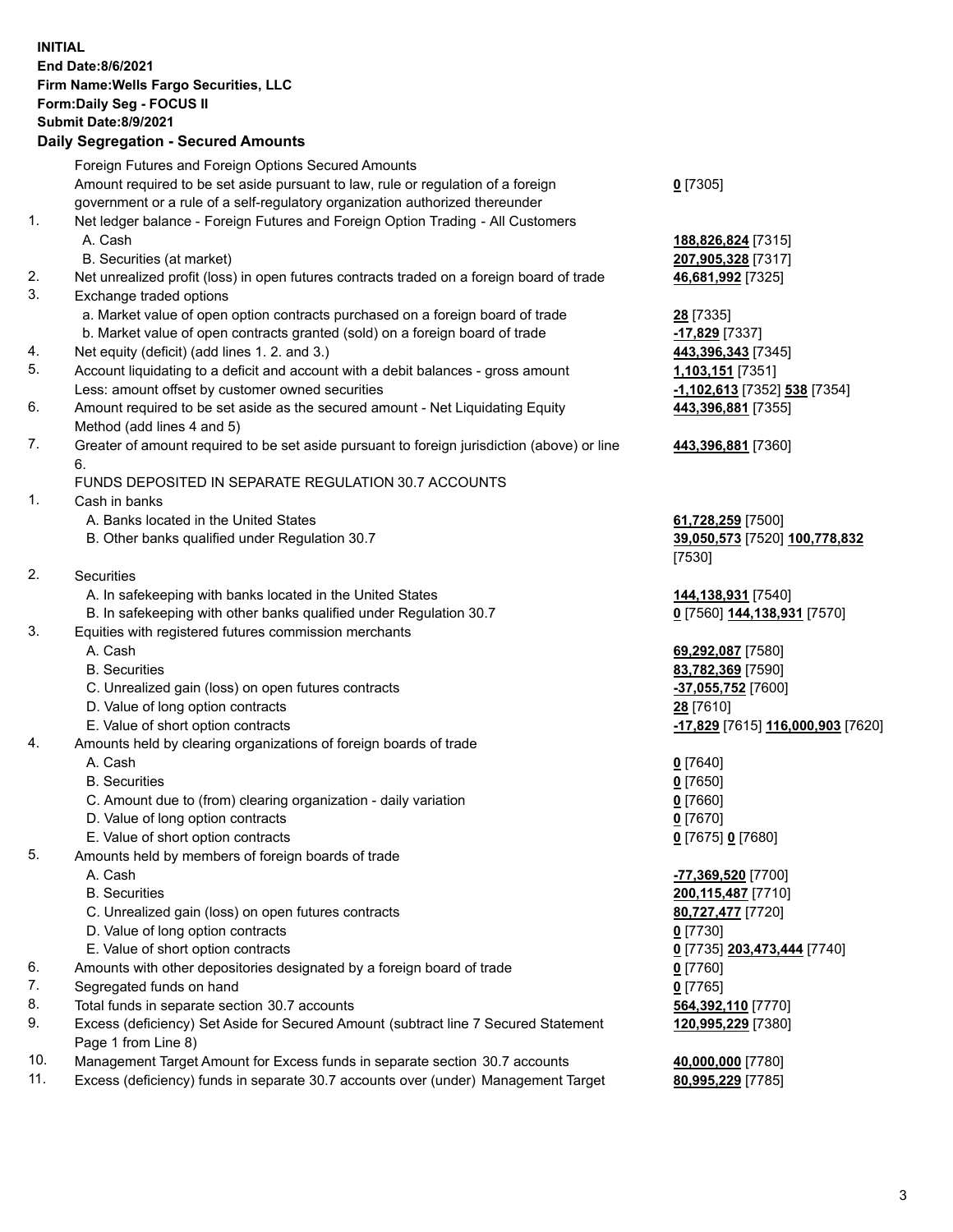|     | <b>INITIAL</b>                                                                      |                                                              |
|-----|-------------------------------------------------------------------------------------|--------------------------------------------------------------|
|     | <b>End Date:8/6/2021</b>                                                            |                                                              |
|     | Firm Name: Wells Fargo Securities, LLC                                              |                                                              |
|     | Form: Daily Seg - FOCUS II                                                          |                                                              |
|     | <b>Submit Date: 8/9/2021</b>                                                        |                                                              |
|     | Daily Segregation - Segregation Statement                                           |                                                              |
|     | SEGREGATION REQUIREMENTS(Section 4d(2) of the CEAct)                                |                                                              |
| 1.  | Net ledger balance                                                                  |                                                              |
|     | A. Cash                                                                             | 4,029,689,488 [7010]                                         |
|     | B. Securities (at market)                                                           | 1,934,548,539 [7020]                                         |
| 2.  | Net unrealized profit (loss) in open futures contracts traded on a contract market  | -1,074,026,468 [7030]                                        |
| 3.  | Exchange traded options                                                             |                                                              |
|     | A. Add market value of open option contracts purchased on a contract market         | 1,626,356,941 [7032]                                         |
|     | B. Deduct market value of open option contracts granted (sold) on a contract market | -1,606,776,601 [7033]                                        |
| 4.  | Net equity (deficit) (add lines 1, 2 and 3)                                         | 4,909,791,899 [7040]                                         |
| 5.  | Accounts liquidating to a deficit and accounts with                                 |                                                              |
|     | debit balances - gross amount                                                       | 115,960,384 [7045]                                           |
|     | Less: amount offset by customer securities                                          | <mark>-115,462,924</mark> [7047] <mark>497,460</mark> [7050] |
| 6.  | Amount required to be segregated (add lines 4 and 5)                                | 4,910,289,359 [7060]                                         |
|     | FUNDS IN SEGREGATED ACCOUNTS                                                        |                                                              |
| 7.  | Deposited in segregated funds bank accounts                                         |                                                              |
|     | A. Cash                                                                             | 198,936,012 [7070]                                           |
|     | B. Securities representing investments of customers' funds (at market)              | 330,127,770 [7080]                                           |
|     | C. Securities held for particular customers or option customers in lieu of cash (at | 711,784,980 [7090]                                           |
|     | market)                                                                             |                                                              |
| 8.  | Margins on deposit with derivatives clearing organizations of contract markets      |                                                              |
|     | A. Cash                                                                             | 2,129,440,864 [7100]                                         |
|     | B. Securities representing investments of customers' funds (at market)              | 800,201,593 [7110]                                           |
|     | C. Securities held for particular customers or option customers in lieu of cash (at | 1,222,763,559 [7120]                                         |
|     | market)                                                                             |                                                              |
| 9.  | Net settlement from (to) derivatives clearing organizations of contract markets     | 979,780 [7130]                                               |
| 10. | Exchange traded options                                                             |                                                              |
|     | A. Value of open long option contracts                                              | 1,626,356,941 [7132]                                         |
|     | B. Value of open short option contracts                                             | $-1,606,776,601$ [7133]                                      |
| 11. | Net equities with other FCMs                                                        |                                                              |
|     | A. Net liquidating equity                                                           | $0$ [7140]                                                   |
|     | B. Securities representing investments of customers' funds (at market)              | $0$ [7160]                                                   |
|     | C. Securities held for particular customers or option customers in lieu of cash (at | $0$ [7170]                                                   |
|     | market)                                                                             |                                                              |
| 12. | Segregated funds on hand                                                            | $0$ [7150]                                                   |
| 13. | Total amount in segregation (add lines 7 through 12)                                | 5,413,814,898 [7180]                                         |
| 14. | Excess (deficiency) funds in segregation (subtract line 6 from line 13)             | 503,525,539 [7190]                                           |
| 15. | Management Target Amount for Excess funds in segregation                            | 270,000,000 [7194]                                           |
| 16. | Excess (deficiency) funds in segregation over (under) Management Target Amount      | 233,525,539 [7198]                                           |
|     | Excess                                                                              |                                                              |